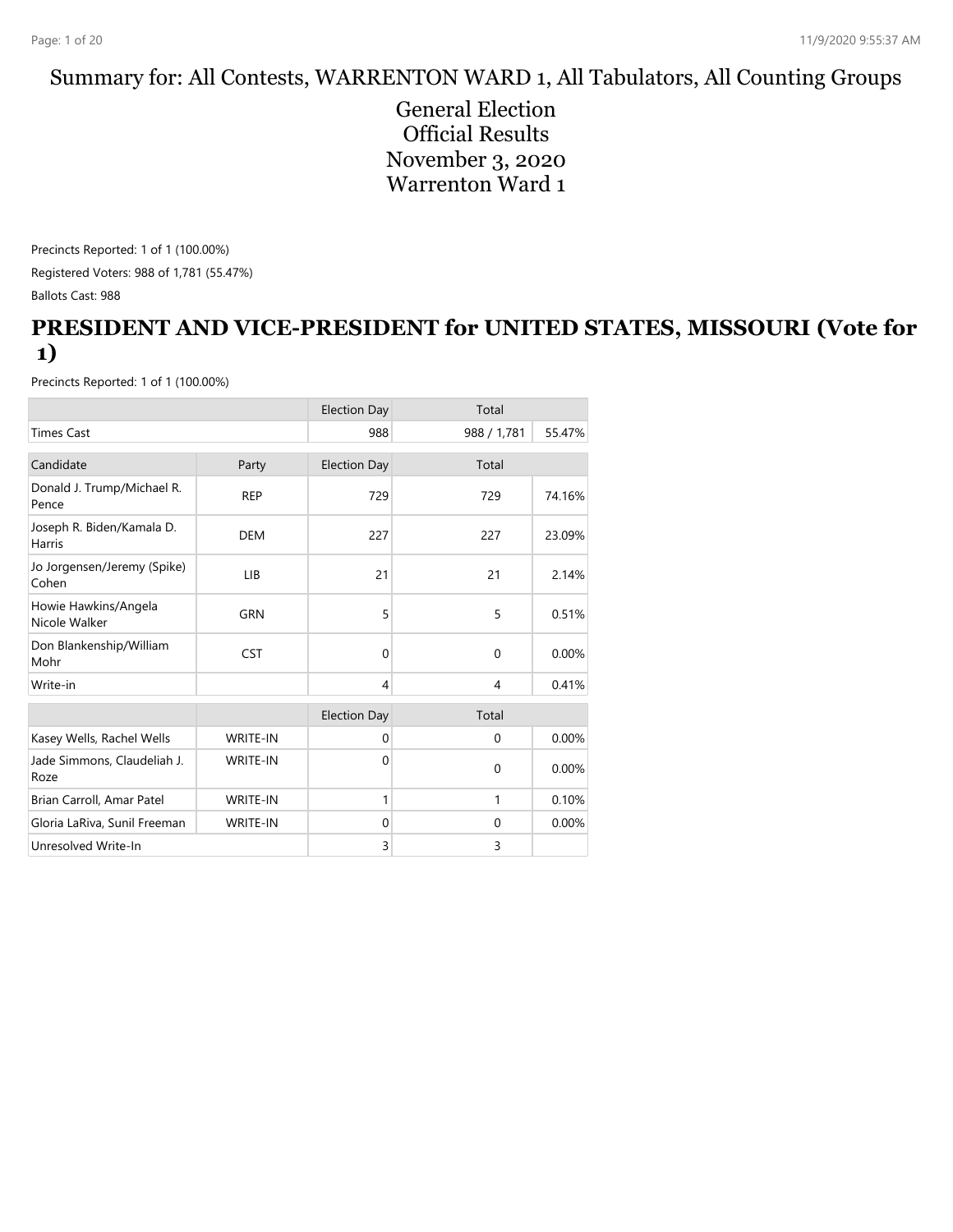# **GOVERNOR for MISSOURI, MISSOURI (Vote for 1)**

|                     |                 | <b>Election Day</b> | Total       |        |
|---------------------|-----------------|---------------------|-------------|--------|
| <b>Times Cast</b>   |                 | 988                 | 988 / 1,781 | 55.47% |
| Candidate           | Party           | <b>Election Day</b> | Total       |        |
| Mike Parson         | <b>REP</b>      | 690                 | 690         | 70.91% |
| Nicole Galloway     | DEM             | 252                 | 252         | 25.90% |
| <b>Rik Combs</b>    | LIB.            | 23                  | 23          | 2.36%  |
| Jerome Howard Bauer | GRN             | 8                   | 8           | 0.82%  |
| Write-in            |                 | 1                   | 1           | 0.10%  |
|                     |                 | <b>Election Day</b> | Total       |        |
| Arnie C. AC Dienoff | <b>WRITE-IN</b> | $\Omega$            | $\Omega$    | 0.00%  |
| Theo (Ted) Brown Sr | <b>WRITE-IN</b> | $\Omega$            | $\Omega$    | 0.00%  |
| Martin Lindstedt    | <b>WRITE-IN</b> | $\Omega$            | $\Omega$    | 0.00%  |
| Unresolved Write-In |                 |                     | 1           |        |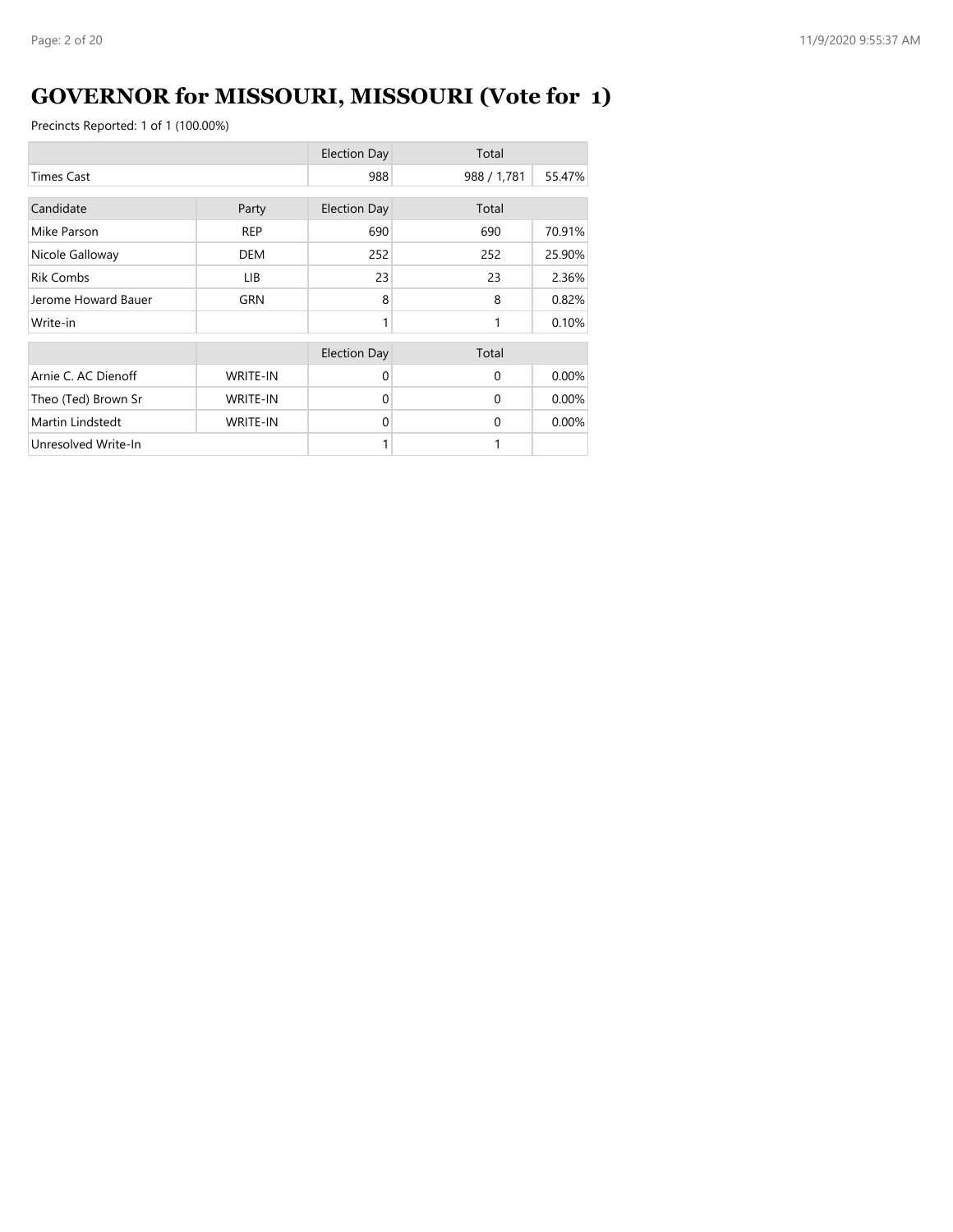### **LIEUTENANT GOVERNOR for MISSOURI, MISSOURI (Vote for 1)**

|                     |                 | <b>Election Day</b> | Total       |        |
|---------------------|-----------------|---------------------|-------------|--------|
| <b>Times Cast</b>   |                 | 988                 | 988 / 1,781 | 55.47% |
| Candidate           | Party           | <b>Election Day</b> | Total       |        |
| Mike Kehoe          | <b>REP</b>      | 693                 | 693         | 73.02% |
| Alissia Canady      | <b>DEM</b>      | 219                 | 219         | 23.08% |
| <b>Bill Slantz</b>  | LIB.            | 26                  | 26          | 2.74%  |
| Kelley Dragoo       | <b>GRN</b>      | 11                  | 11          | 1.16%  |
| Write-in            |                 | 1                   | 1           | 0.11%  |
|                     |                 | <b>Election Day</b> | Total       |        |
| Jeremy Gundel       | <b>WRITE-IN</b> | 0                   | $\Omega$    | 0.00%  |
| Unresolved Write-In |                 | 1                   | 1           |        |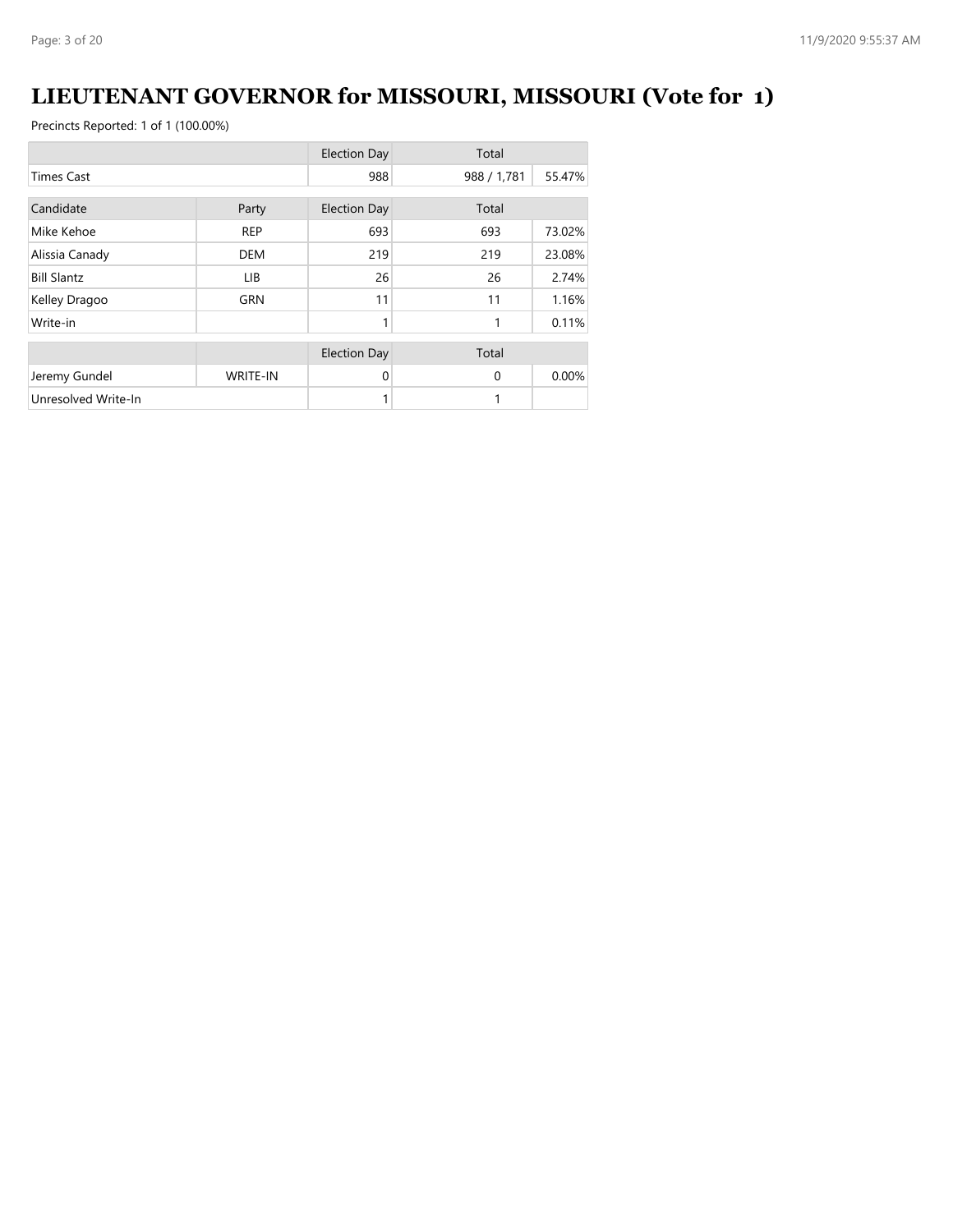# **SECRETARY OF STATE for MISSOURI, MISSOURI (Vote for 1)**

|                        |            | <b>Election Day</b> | Total          |        |
|------------------------|------------|---------------------|----------------|--------|
| <b>Times Cast</b>      |            | 988                 | 988 / 1,781    | 55.47% |
| Candidate              | Party      | <b>Election Day</b> | Total          |        |
| John R. (Jay) Ashcroft | <b>REP</b> | 738                 | 738            | 77.60% |
| Yinka Faleti           | <b>DEM</b> | 177                 | 177            | 18.61% |
| Carl Herman Freese     | LIB.       | 27                  | 27             | 2.84%  |
| Paul Lehmann           | <b>GRN</b> | 7                   | 7              | 0.74%  |
| Paul Venable           | <b>CST</b> | $\overline{2}$      | $\overline{2}$ | 0.21%  |
| Write-in               |            | 1                   | 1              | 0.11%  |
|                        |            | <b>Election Day</b> | Total          |        |
| Unresolved Write-In    |            |                     |                |        |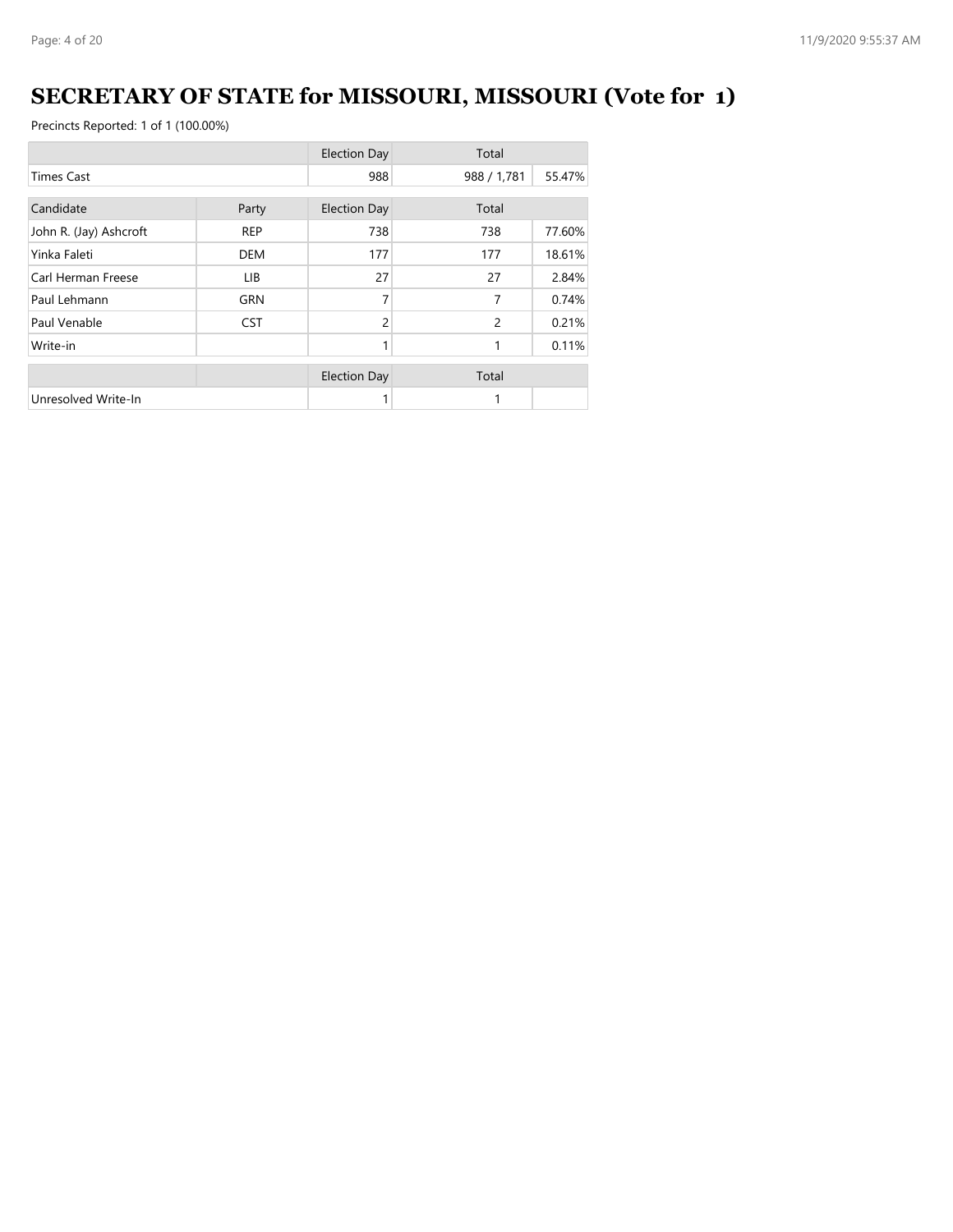# **STATE TREASURER for MISSOURI, MISSOURI (Vote for 1)**

|                        |            | <b>Election Day</b> | Total       |        |
|------------------------|------------|---------------------|-------------|--------|
| <b>Times Cast</b>      |            | 988                 | 988 / 1,781 | 55.47% |
| Candidate<br>Party     |            | <b>Election Day</b> | Total       |        |
| Scott Fitzpatrick      | <b>REP</b> | 701                 | 701         | 74.57% |
| Vicki Lorenz Englund   | <b>DEM</b> | 198                 | 198         | 21.06% |
| Nicholas (Nick) Kasoff | LIB.       | 32                  | 32          | 3.40%  |
| Joseph Civettini       | <b>GRN</b> | 9                   | 9           | 0.96%  |
| Write-in               |            | 1                   | 1           | 0.11%  |
|                        |            | <b>Election Day</b> | Total       |        |
| Unresolved Write-In    |            |                     | 1           |        |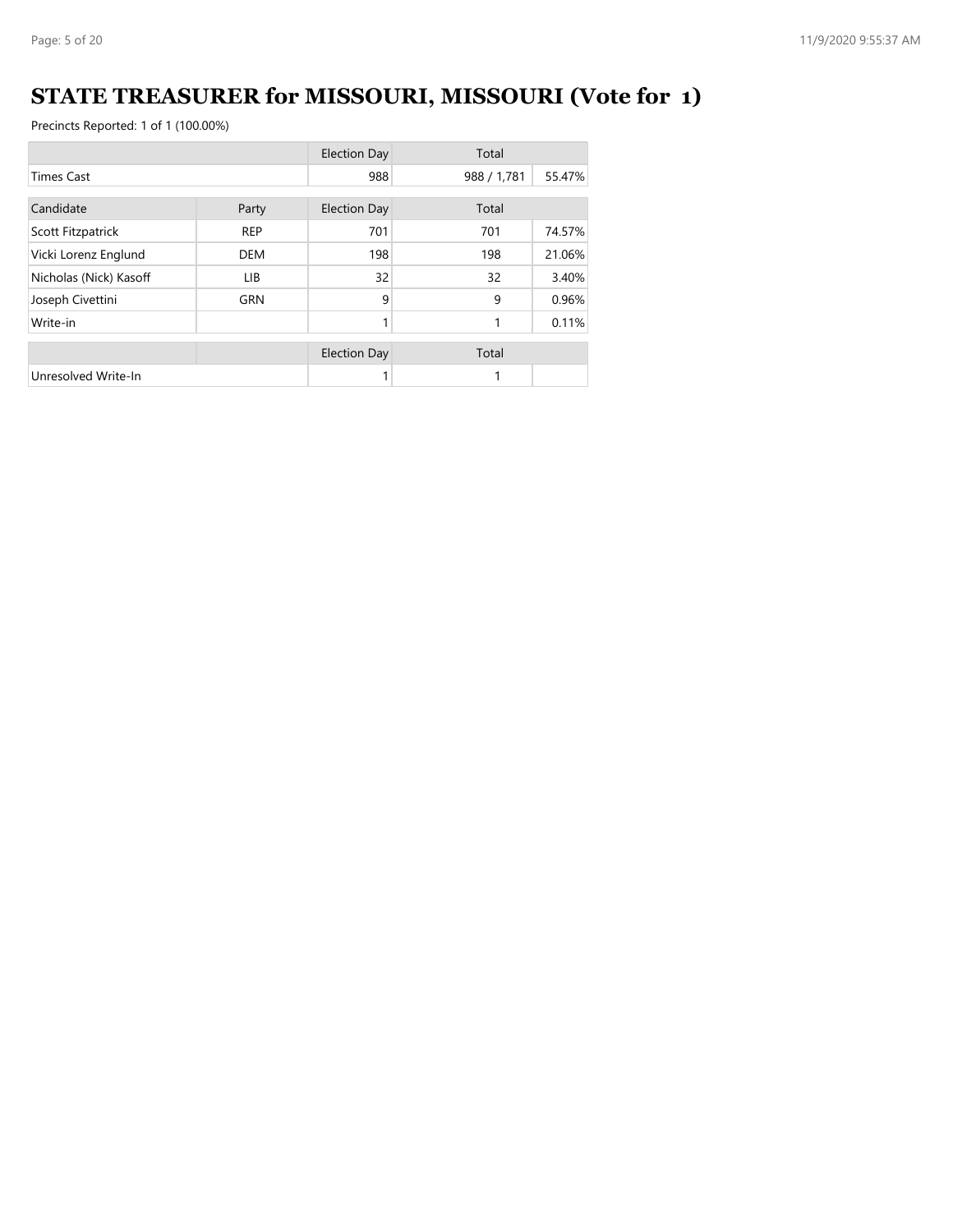# **ATTORNEY GENERAL for MISSOURI, MISSOURI (Vote for 1)**

|                      |            | <b>Election Day</b> | Total       |        |
|----------------------|------------|---------------------|-------------|--------|
| <b>Times Cast</b>    |            | 988                 | 988 / 1,781 | 55.47% |
| Candidate            | Party      | <b>Election Day</b> | Total       |        |
| Eric Schmitt         | <b>REP</b> | 725                 | 725         | 77.13% |
| <b>Rich Finneran</b> | <b>DEM</b> | 185                 | 185         | 19.68% |
| Kevin C Babcock      | <b>LIB</b> | 30                  | 30          | 3.19%  |
| Write-in             |            | 1                   | 1           | 0.11%  |
|                      |            | <b>Election Day</b> | Total       |        |
| Unresolved Write-In  |            |                     | 1           |        |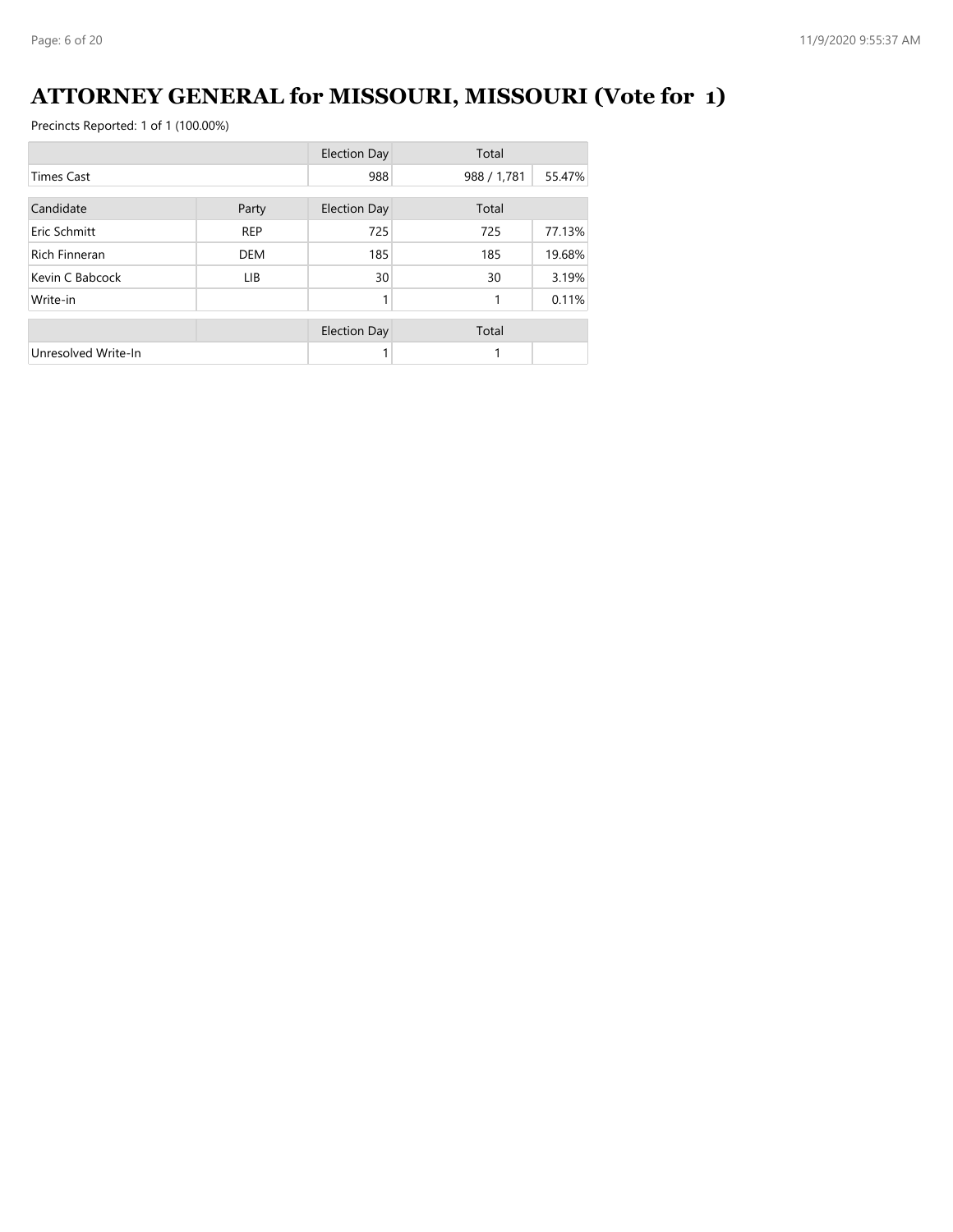#### **UNITED STATES REPRESENTATIVE IN CONGRESS for 3RD DISTRICT, MISSOURI (Vote for 1)**

|                           |                 | <b>Election Day</b> | Total          |        |
|---------------------------|-----------------|---------------------|----------------|--------|
| <b>Times Cast</b>         |                 | 988                 | 988 / 1,781    | 55.47% |
| Candidate                 | Party           | <b>Election Day</b> | Total          |        |
| <b>Blaine Luetkemeyer</b> | <b>REP</b>      | 728                 | 728            | 76.71% |
| Megan Rezabek             | <b>DEM</b>      | 192                 | 192            | 20.23% |
| Leonard J Steinman II     | <b>LIB</b>      | 29                  | 29             | 3.06%  |
| Write-in                  |                 | $\overline{2}$      | $\overline{c}$ | 0.21%  |
|                           |                 | <b>Election Day</b> | Total          |        |
| Thomas (Tom) Clapp        | <b>WRITE-IN</b> | 0                   | $\Omega$       | 0.00%  |
| Unresolved Write-In       |                 | 2                   | 2              |        |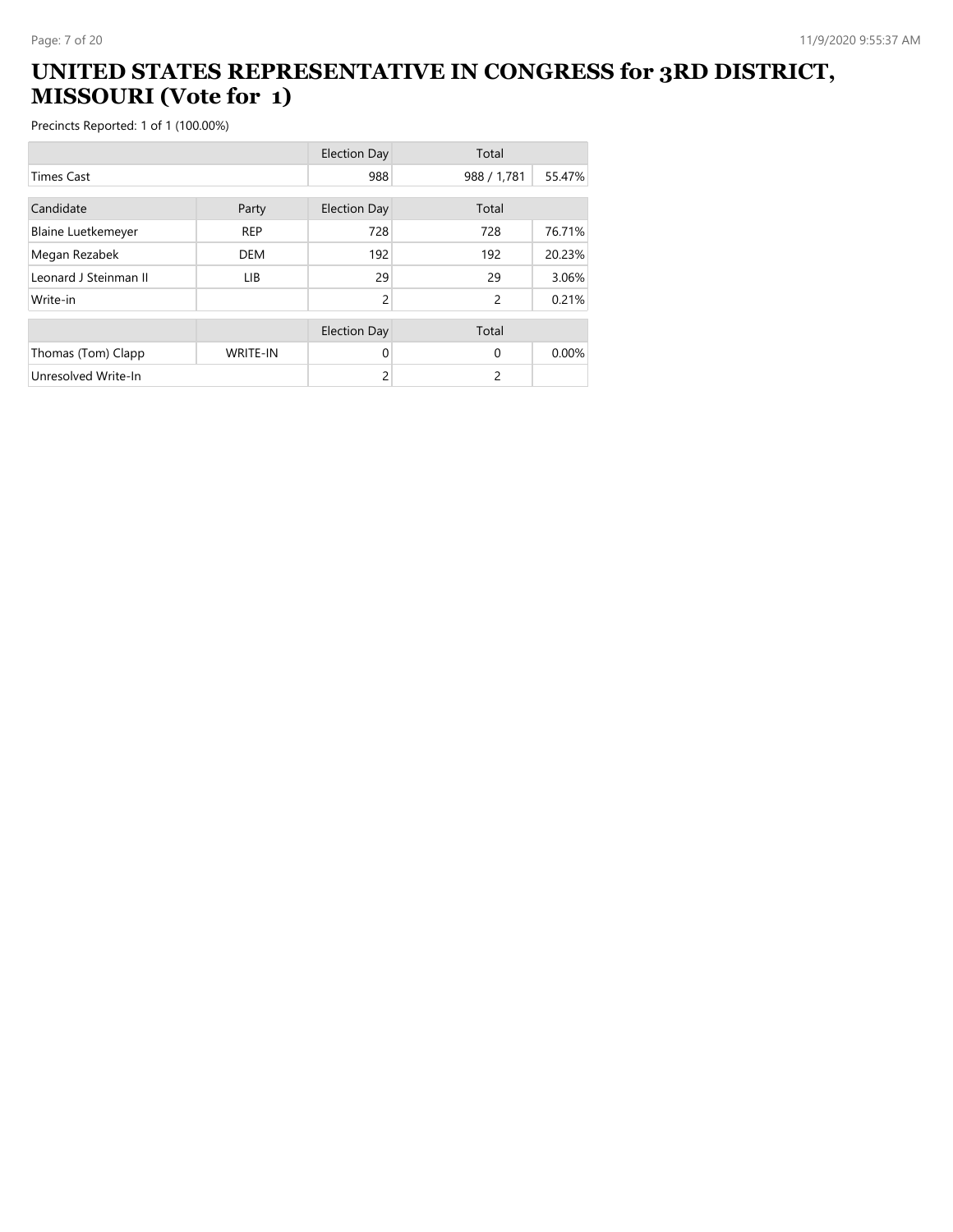### **STATE REPRESENTATIVE for 42ND DISTRICT, MISSOURI (Vote for 1)**

|                     |            | <b>Election Day</b> | Total       |         |
|---------------------|------------|---------------------|-------------|---------|
| <b>Times Cast</b>   |            | 988                 | 988 / 1,781 | 55.47%  |
|                     |            |                     |             |         |
| Candidate           | Party      | Election Day        | Total       |         |
| Jeff Porter         | <b>REP</b> | 857                 | 857         | 100.00% |
| Write-in            |            | 5                   | 5           | 0.58%   |
|                     |            | <b>Election Day</b> | Total       |         |
|                     |            |                     |             |         |
| Unresolved Write-In |            | 5                   | 5           |         |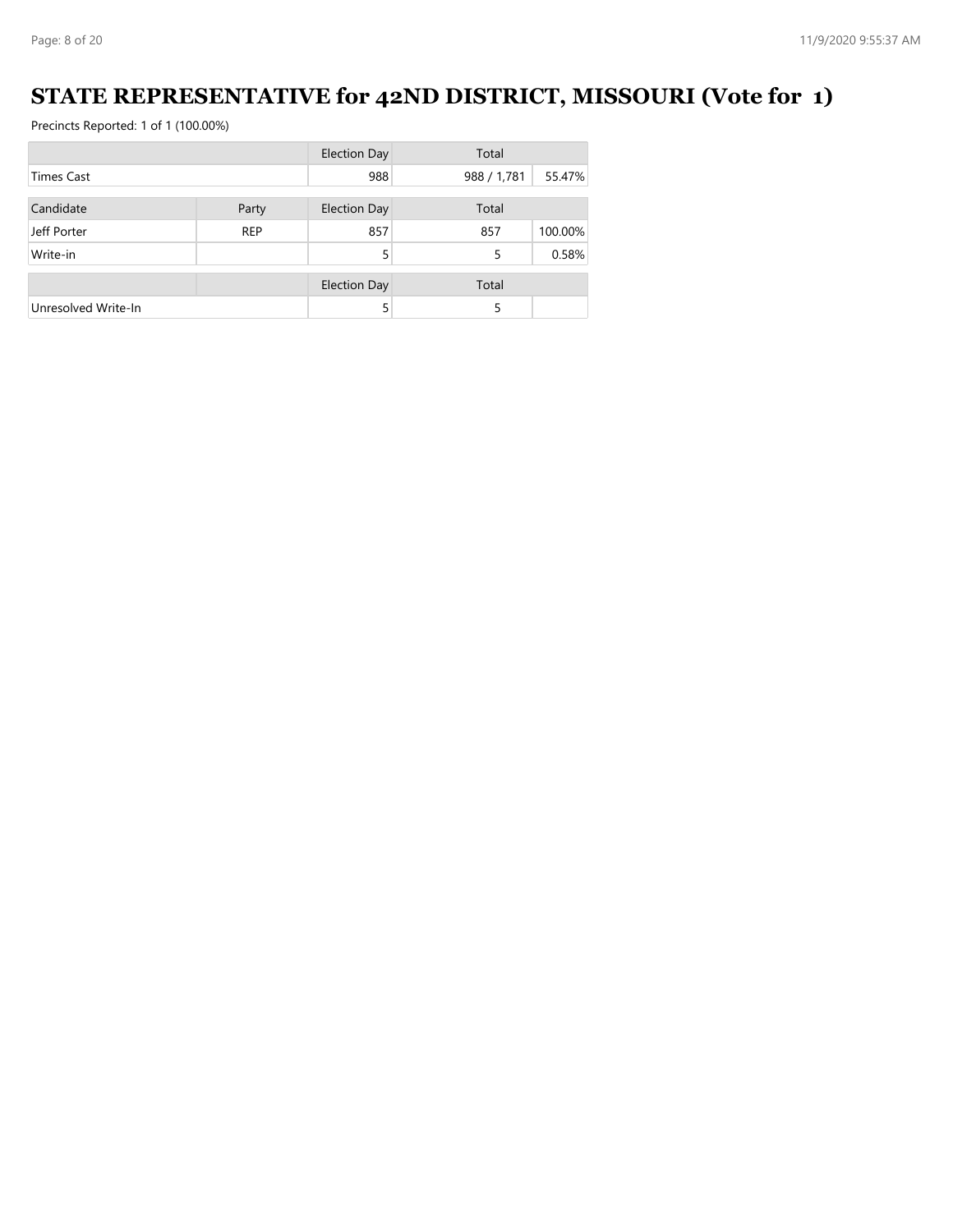### **COUNTY COMMISSIONER for SOUTHERN DISTRICT, MISSOURI (Vote for 1)**

|                     |            | <b>Election Day</b> | Total       |         |
|---------------------|------------|---------------------|-------------|---------|
| <b>Times Cast</b>   |            | 988                 | 988 / 1,781 | 55.47%  |
| Candidate           | Party      | <b>Election Day</b> | Total       |         |
| Tom Meyer           | <b>REP</b> | 850                 | 850         | 100.00% |
| Write-in            |            | 5                   | 5           | 0.59%   |
|                     |            | <b>Election Day</b> | Total       |         |
| Unresolved Write-In |            | 5                   | 5           |         |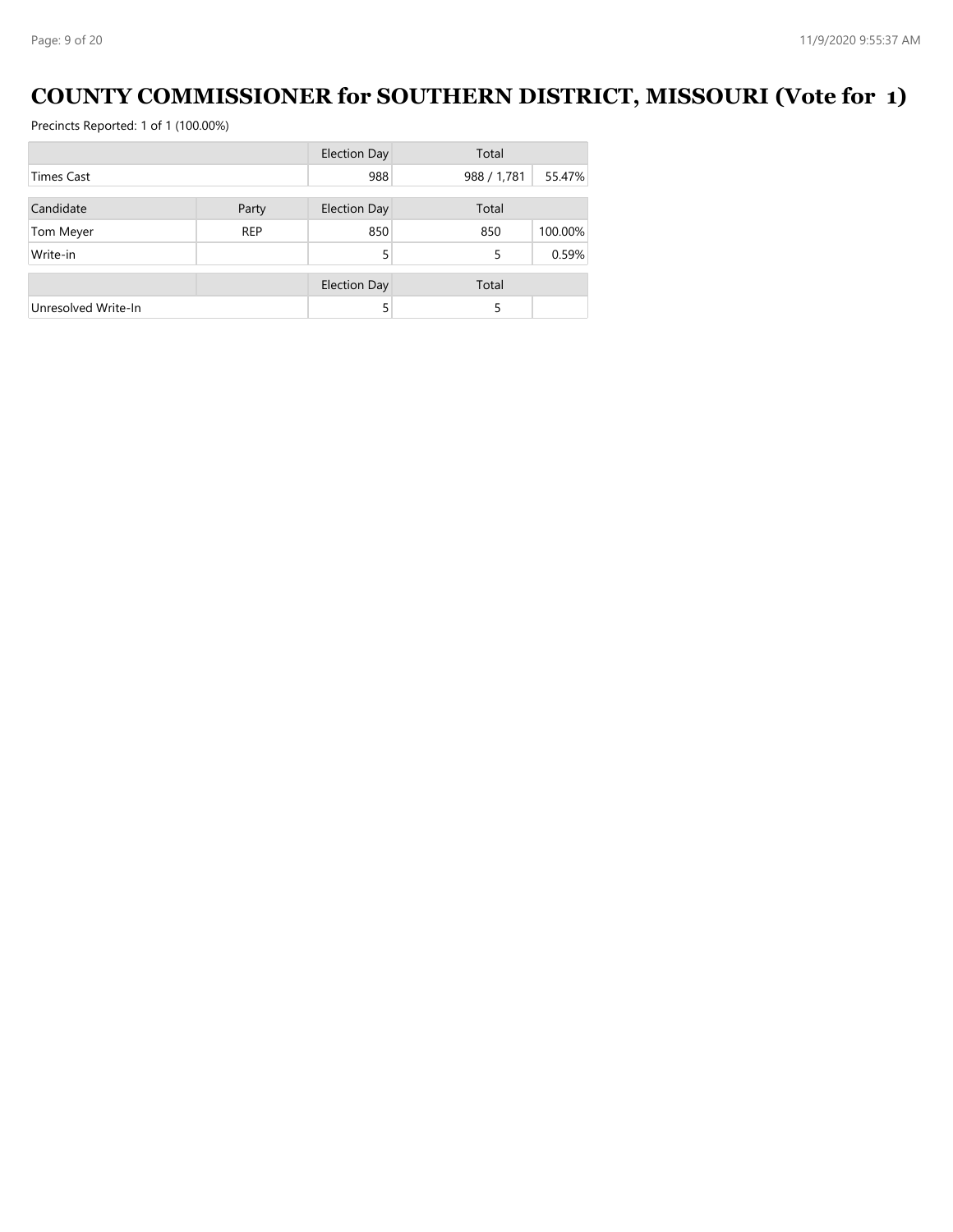# **SHERIFF for WARREN COUNTY, MISSOURI (Vote for 1)**

|                     |            | <b>Election Day</b> | Total       |         |
|---------------------|------------|---------------------|-------------|---------|
| <b>Times Cast</b>   |            | 988                 | 988 / 1,781 | 55.47%  |
| Candidate           | Party      | Election Day        | Total       |         |
| Kevin Harrison      | <b>REP</b> | 850                 | 850         | 100.00% |
| Write-in            |            | 10                  | 10          | 1.18%   |
|                     |            | <b>Election Day</b> | Total       |         |
| Unresolved Write-In |            | 10                  | 10          |         |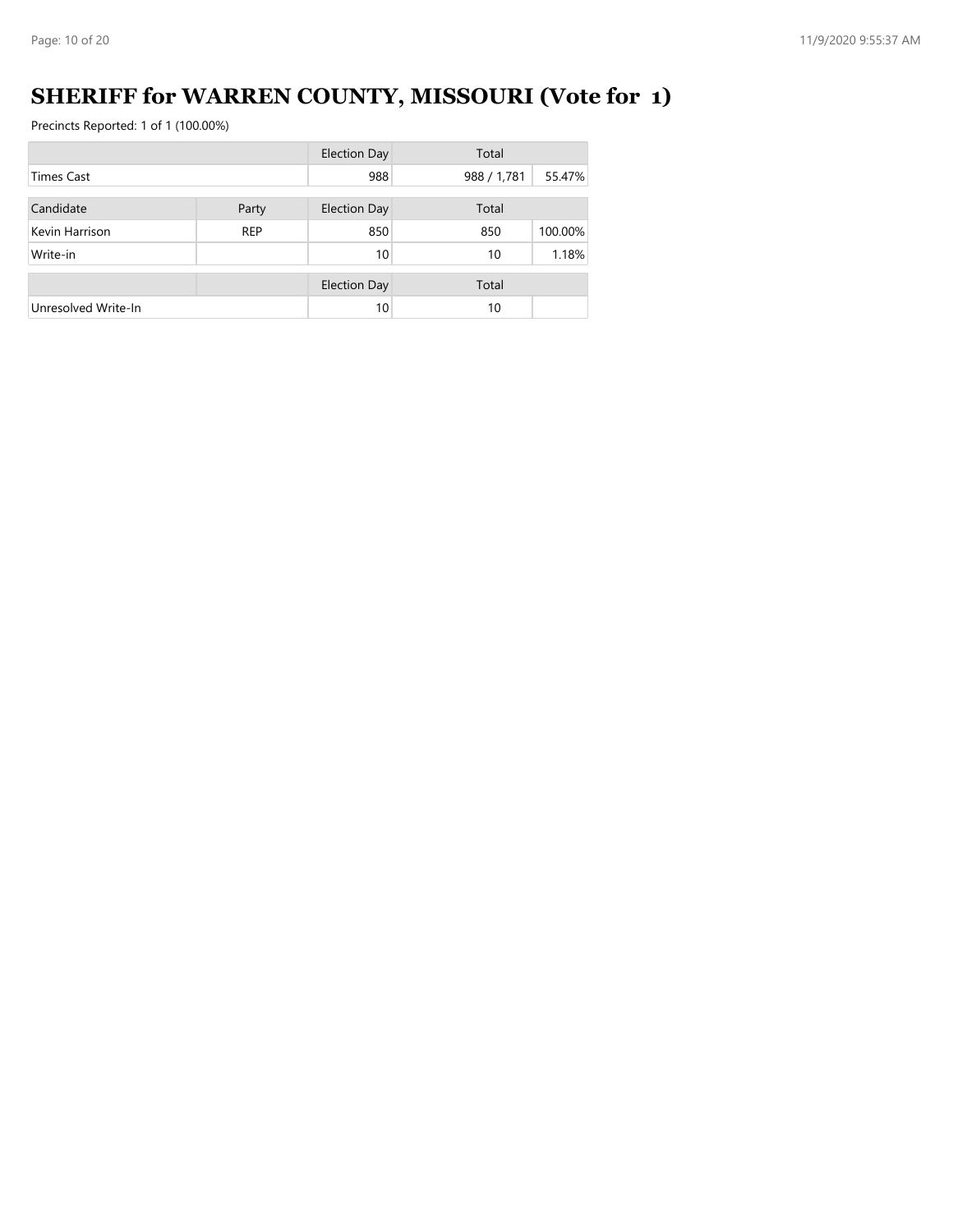# **ASSESSOR for WARREN COUNTY, MISSOURI (Vote for 1)**

|                          |            | <b>Election Day</b> | Total       |         |
|--------------------------|------------|---------------------|-------------|---------|
| <b>Times Cast</b>        |            | 988                 | 988 / 1,781 | 55.47%  |
| Candidate                | Party      | <b>Election Day</b> | Total       |         |
|                          |            |                     |             |         |
| Kathryn L. (Katie) Smith | <b>REP</b> | 856                 | 856         | 100.00% |
| Write-in                 |            | 6                   | 6           | 0.70%   |
|                          |            | <b>Election Day</b> | Total       |         |
| Unresolved Write-In      |            | 6                   | 6           |         |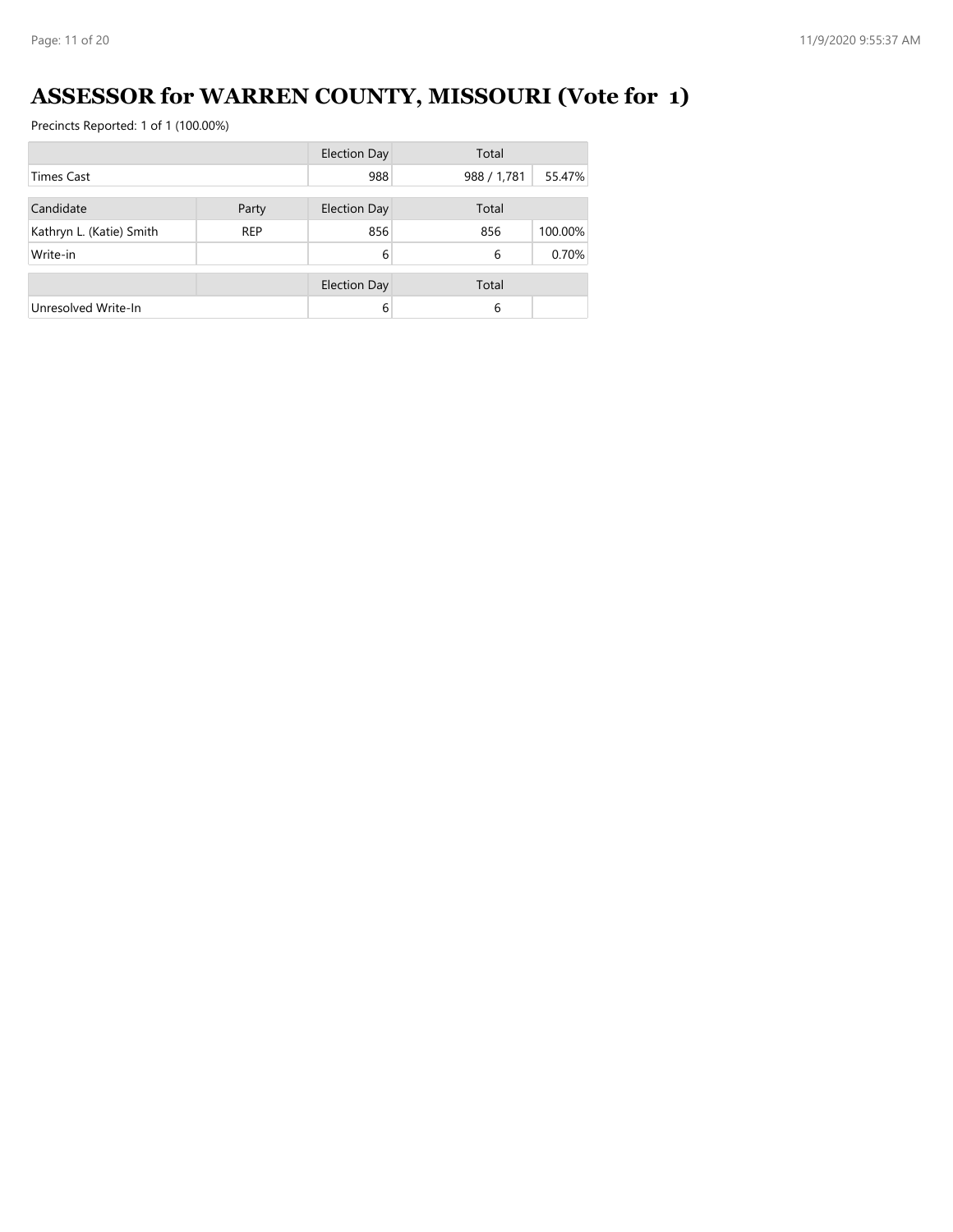### **PUBLIC ADMINISTRATOR for WARREN COUNTY, MISSOURI (Vote for 1)**

|                         |            | <b>Election Day</b> | Total       |         |
|-------------------------|------------|---------------------|-------------|---------|
| <b>Times Cast</b>       |            | 988                 | 988 / 1,781 | 55.47%  |
|                         |            |                     |             |         |
| Candidate               | Party      | Election Day        | Total       |         |
| Melissa (Missy) Dempsey | <b>REP</b> | 850                 | 850         | 100.00% |
| Write-in                |            |                     |             | 0.82%   |
|                         |            | <b>Election Day</b> | Total       |         |
| Unresolved Write-In     |            |                     |             |         |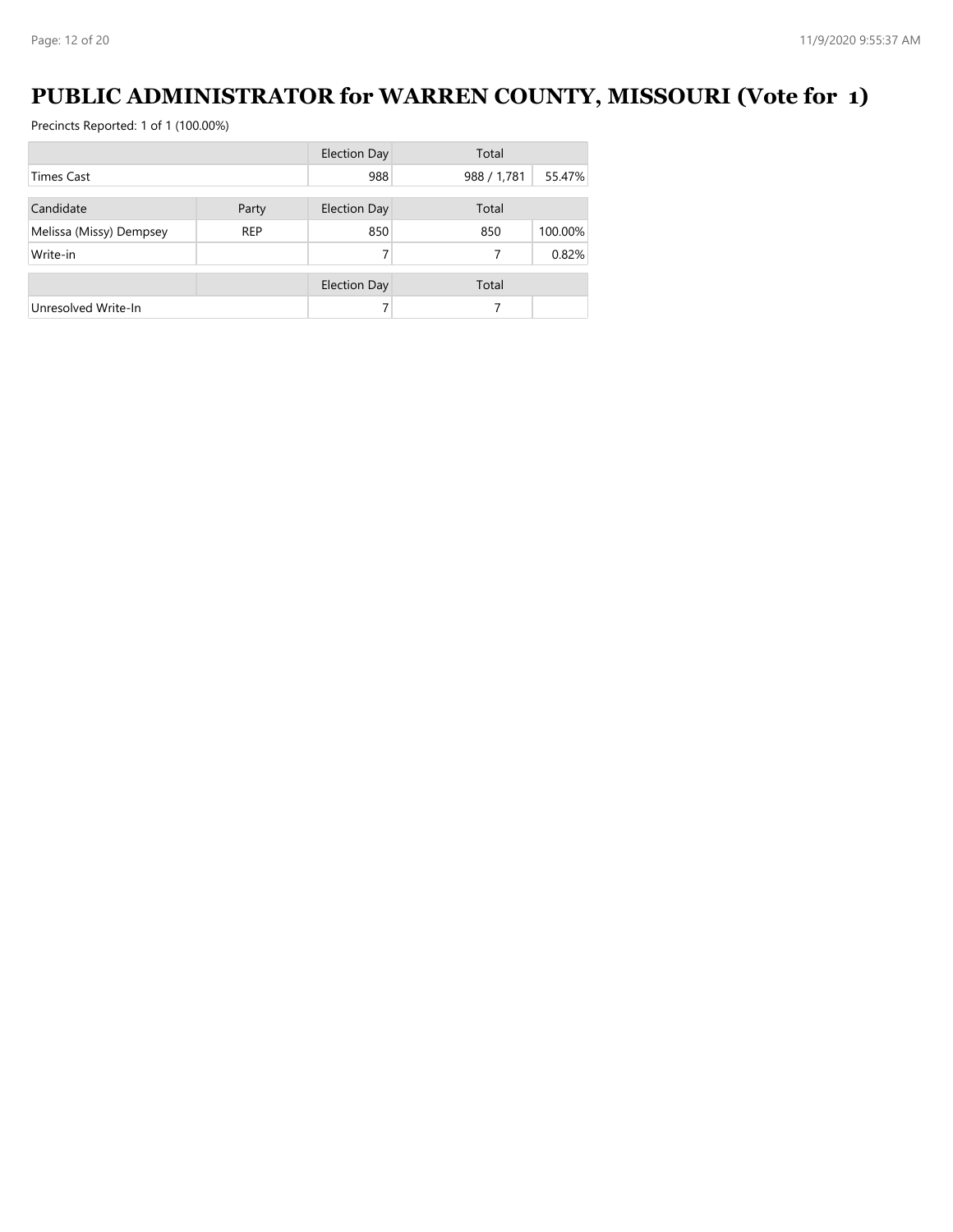# **CORONER for WARREN COUNTY, MISSOURI (Vote for 1)**

|                     |            | <b>Election Day</b> | Total       |         |
|---------------------|------------|---------------------|-------------|---------|
| <b>Times Cast</b>   |            | 988                 | 988 / 1,781 | 55.47%  |
| Candidate           | Party      | <b>Election Day</b> | Total       |         |
|                     |            |                     |             |         |
| Mark W. O'Neill     | <b>REP</b> | 840                 | 840         | 100.00% |
| Write-in            |            | 5                   | 5           | 0.60%   |
|                     |            | <b>Election Day</b> | Total       |         |
| Unresolved Write-In |            | 5                   | 5           |         |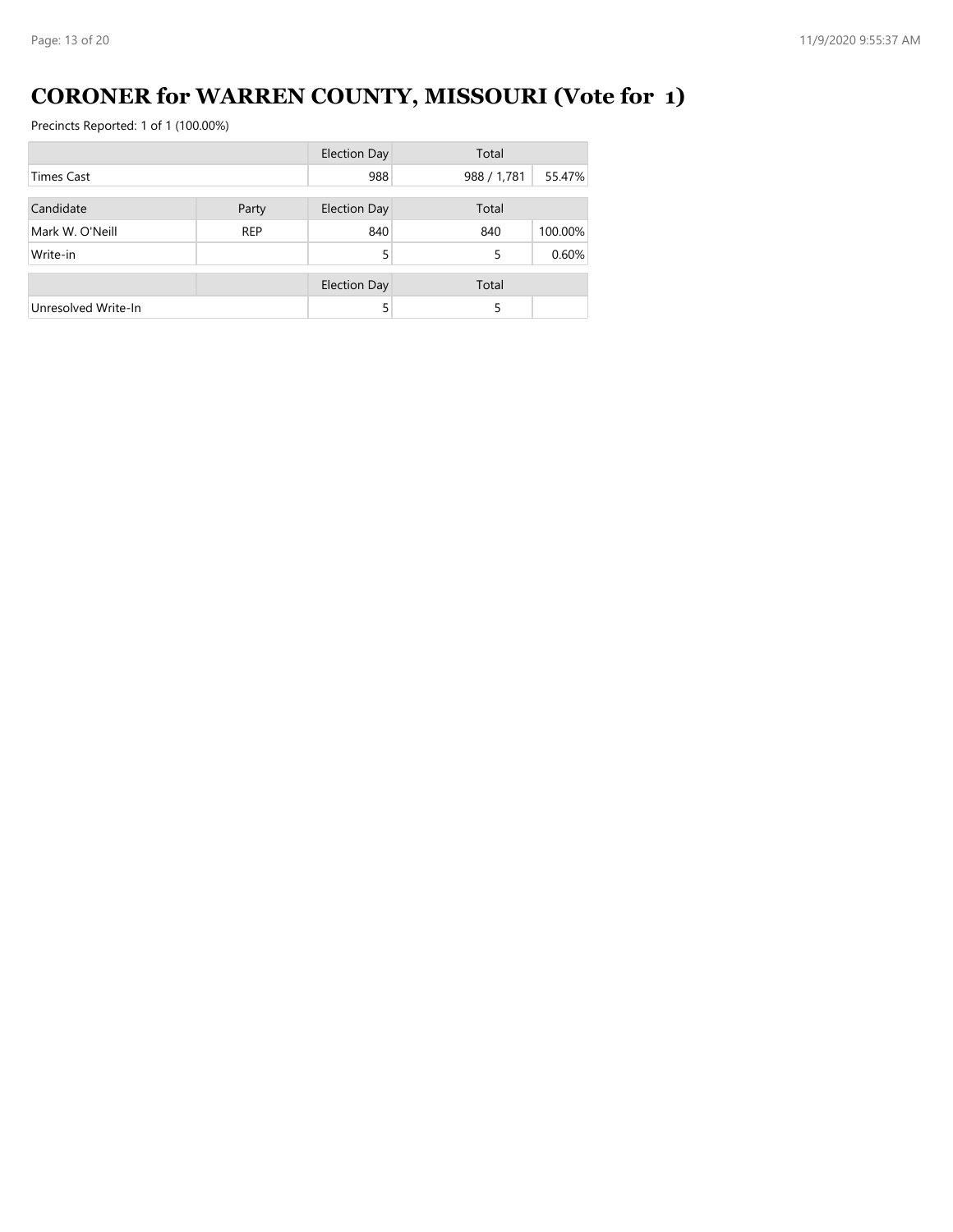# **SURVEYOR for WARREN COUNTY, MISSOURI (Vote for 1)**

|                     |            | <b>Election Day</b> | Total       |         |
|---------------------|------------|---------------------|-------------|---------|
| <b>Times Cast</b>   |            | 988                 | 988 / 1,781 | 55.47%  |
|                     |            |                     |             |         |
| Candidate           | Party      | <b>Election Day</b> | Total       |         |
| Robert L. Lewis     | <b>REP</b> | 829                 | 829         | 100.00% |
| Write-in            |            | 5                   | 5           | 0.60%   |
|                     |            | <b>Election Day</b> | Total       |         |
|                     |            |                     |             |         |
| Unresolved Write-In |            | 5                   | 5           |         |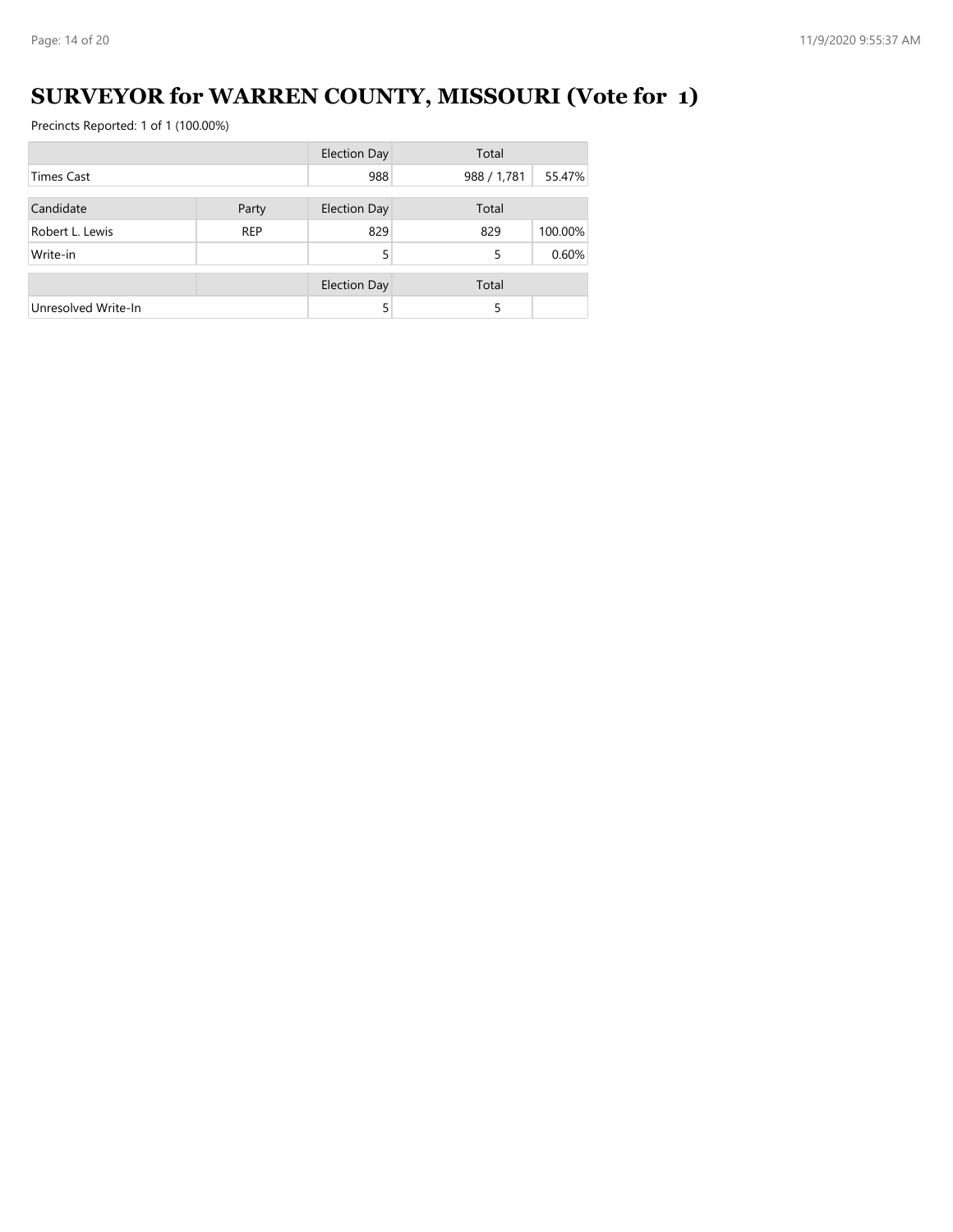# **CONSTITUTIONAL AMENDMENT NO. 1, MISSOURI (Vote for 1)**

|                     |       | <b>Election Day</b> | Total       |        |
|---------------------|-------|---------------------|-------------|--------|
| <b>Times Cast</b>   |       | 988                 | 988 / 1,781 | 55.47% |
| Candidate           | Party | <b>Election Day</b> | Total       |        |
| <b>YES</b>          |       | 377                 | 377         | 40.63% |
| <b>NO</b>           |       | 551                 | 551         | 59.38% |
|                     |       | <b>Election Day</b> | Total       |        |
| Unresolved Write-In |       | $\Omega$            | 0           |        |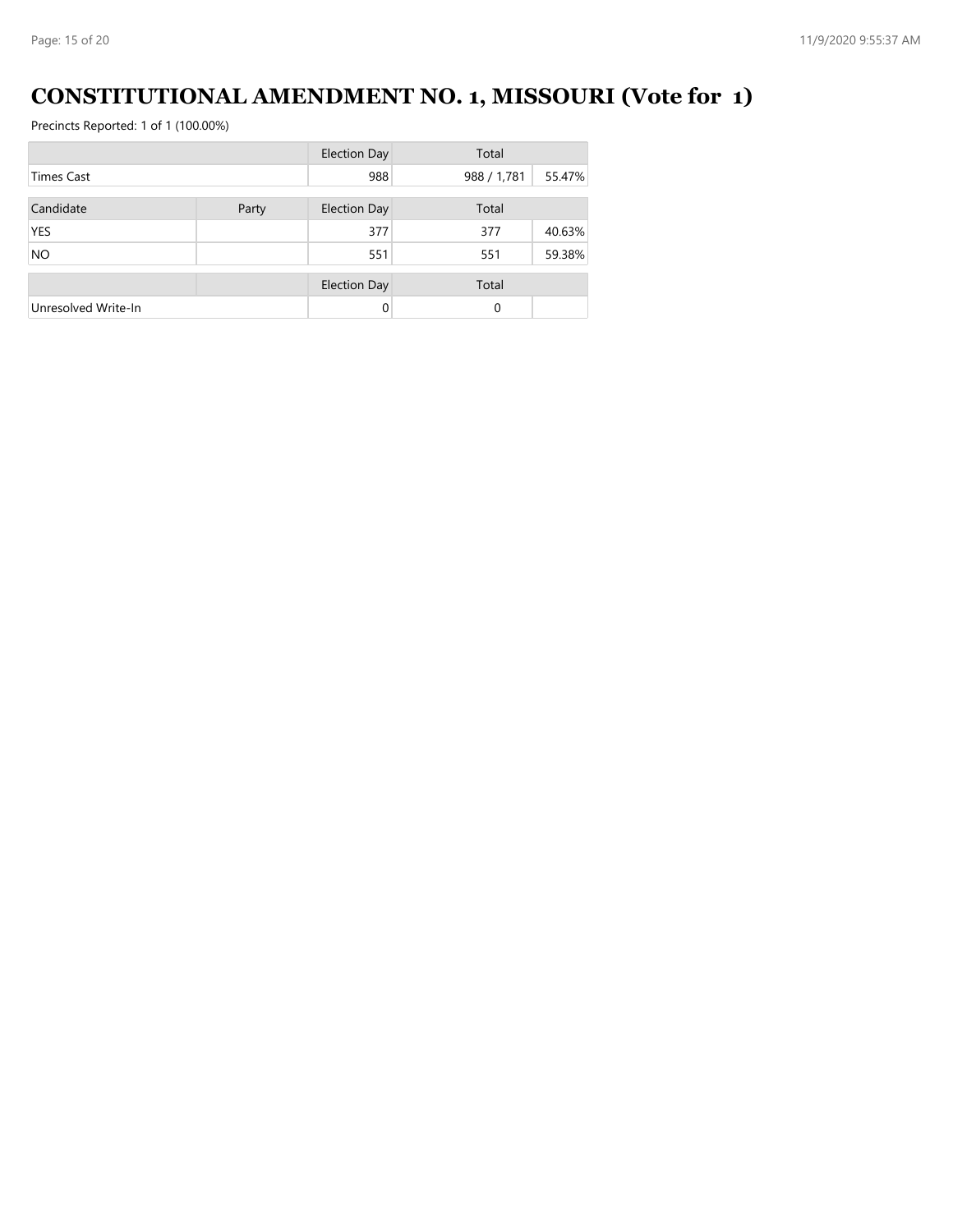# **CONSTITUTIONAL AMENDMENT NO. 3, MISSOURI (Vote for 1)**

|                     |       | <b>Election Day</b> | Total       |        |
|---------------------|-------|---------------------|-------------|--------|
| <b>Times Cast</b>   |       | 988                 | 988 / 1,781 | 55.47% |
| Candidate           | Party | <b>Election Day</b> | Total       |        |
| <b>YES</b>          |       | 559                 | 559         | 60.89% |
| <b>NO</b>           |       | 359                 | 359         | 39.11% |
|                     |       | <b>Election Day</b> | Total       |        |
| Unresolved Write-In |       | $\Omega$            | 0           |        |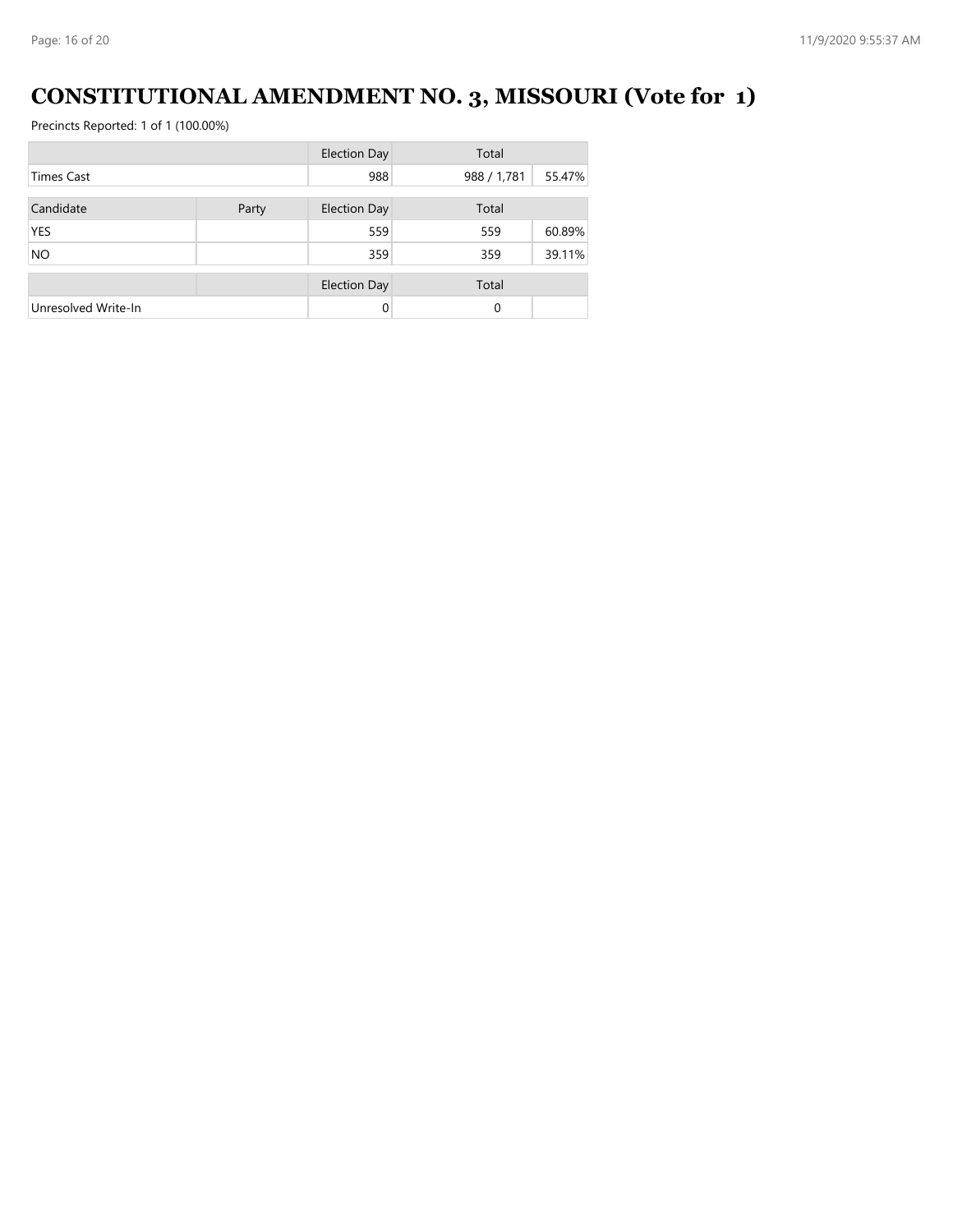#### **JUDGE(S) for MISSOURI SUPREME COURT, MISSOURI (BRECKENRIDGE) (Vote for 1)**

|                     |       | <b>Election Day</b> | Total       |        |
|---------------------|-------|---------------------|-------------|--------|
| <b>Times Cast</b>   |       | 988                 | 988 / 1,781 | 55.47% |
| Candidate           | Party | <b>Election Day</b> | Total       |        |
| <b>YES</b>          |       | 621                 | 621         | 74.19% |
| <b>NO</b>           |       | 216                 | 216         | 25.81% |
|                     |       | <b>Election Day</b> | Total       |        |
| Unresolved Write-In |       | 0                   | 0           |        |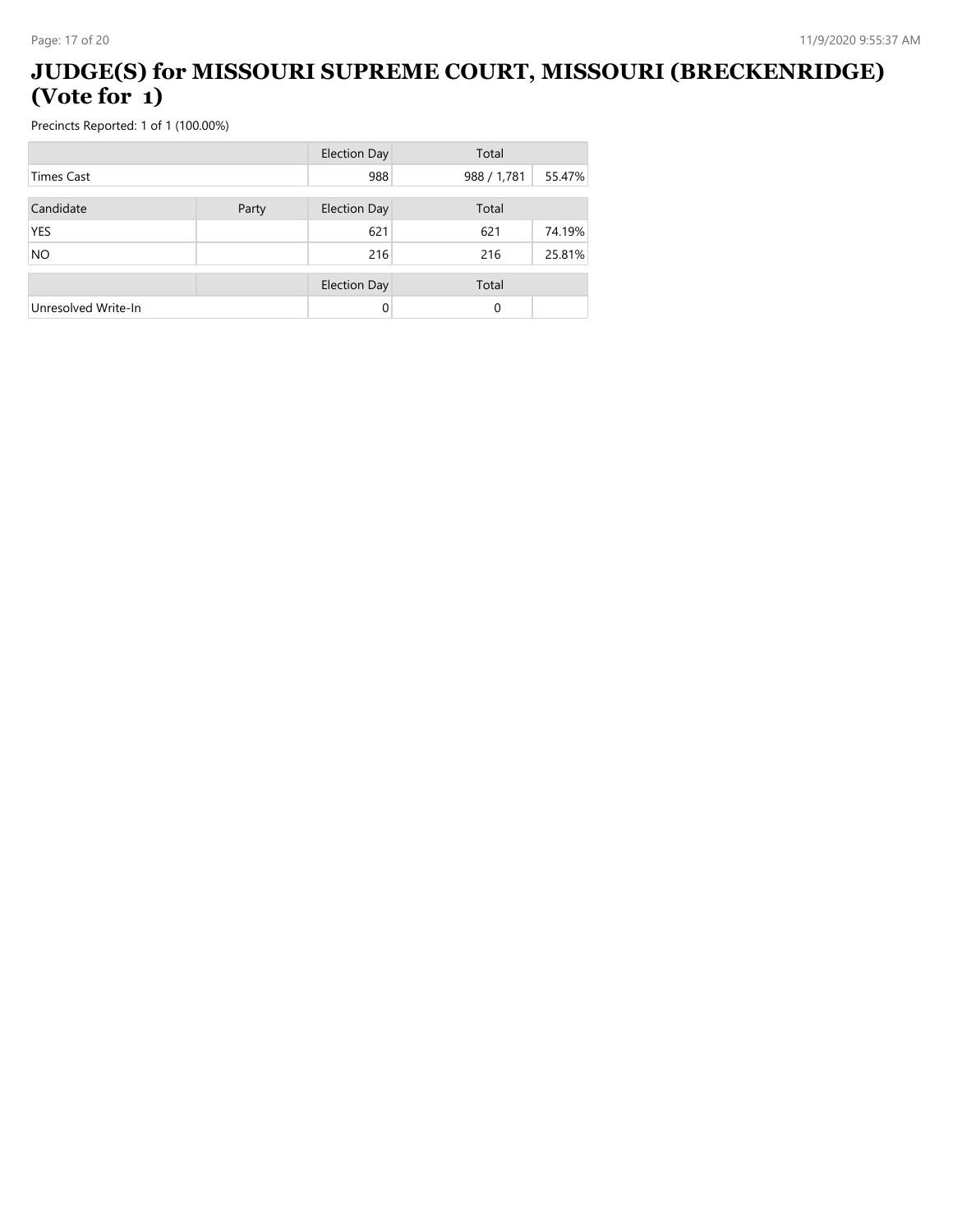#### **JUDGE(S) for MISSOURI COURT OF APPEALS, EASTERN DISTRICT, MISSOURI (ODENWALD) (Vote for 1)**

|                     |       | <b>Election Day</b> | Total       |        |
|---------------------|-------|---------------------|-------------|--------|
| <b>Times Cast</b>   |       | 988                 | 988 / 1,781 | 55.47% |
| Candidate           | Party | <b>Election Day</b> | Total       |        |
| <b>YES</b>          |       | 606                 | 606         | 72.92% |
| <b>NO</b>           |       | 225                 | 225         | 27.08% |
|                     |       | <b>Election Day</b> | Total       |        |
| Unresolved Write-In |       | 0                   | 0           |        |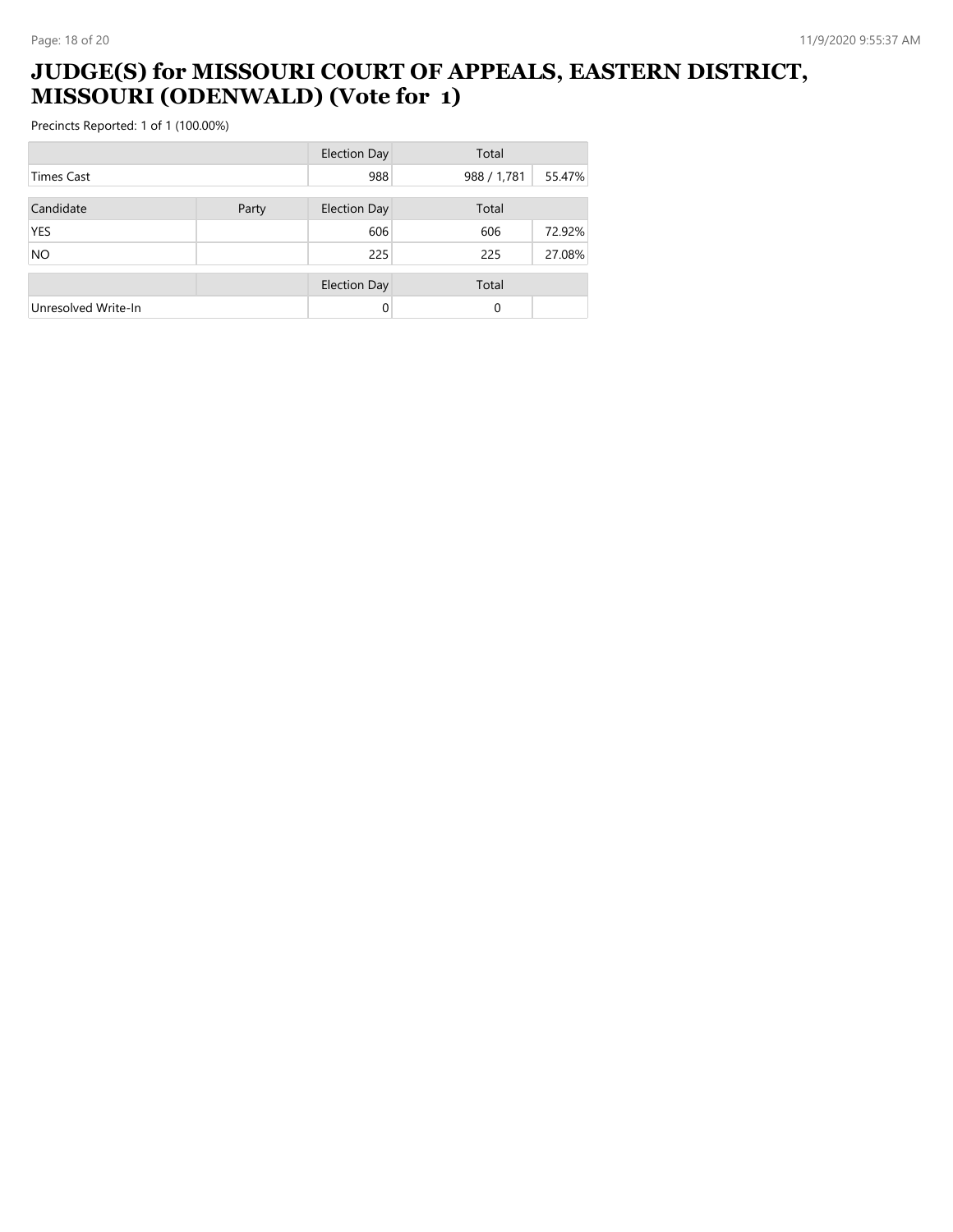#### **JUDGE(S) for MISSOURI COURT OF APPEALS, EASTERN DISTRICT, MISSOURI (RANSOM) (Vote for 1)**

|                     |       | <b>Election Day</b> | Total       |        |
|---------------------|-------|---------------------|-------------|--------|
| <b>Times Cast</b>   |       | 988                 | 988 / 1,781 | 55.47% |
| Candidate           | Party | <b>Election Day</b> | Total       |        |
| <b>YES</b>          |       | 613                 | 613         | 73.86% |
| <b>NO</b>           |       | 217                 | 217         | 26.14% |
|                     |       | <b>Election Day</b> | Total       |        |
| Unresolved Write-In |       | 0                   | 0           |        |